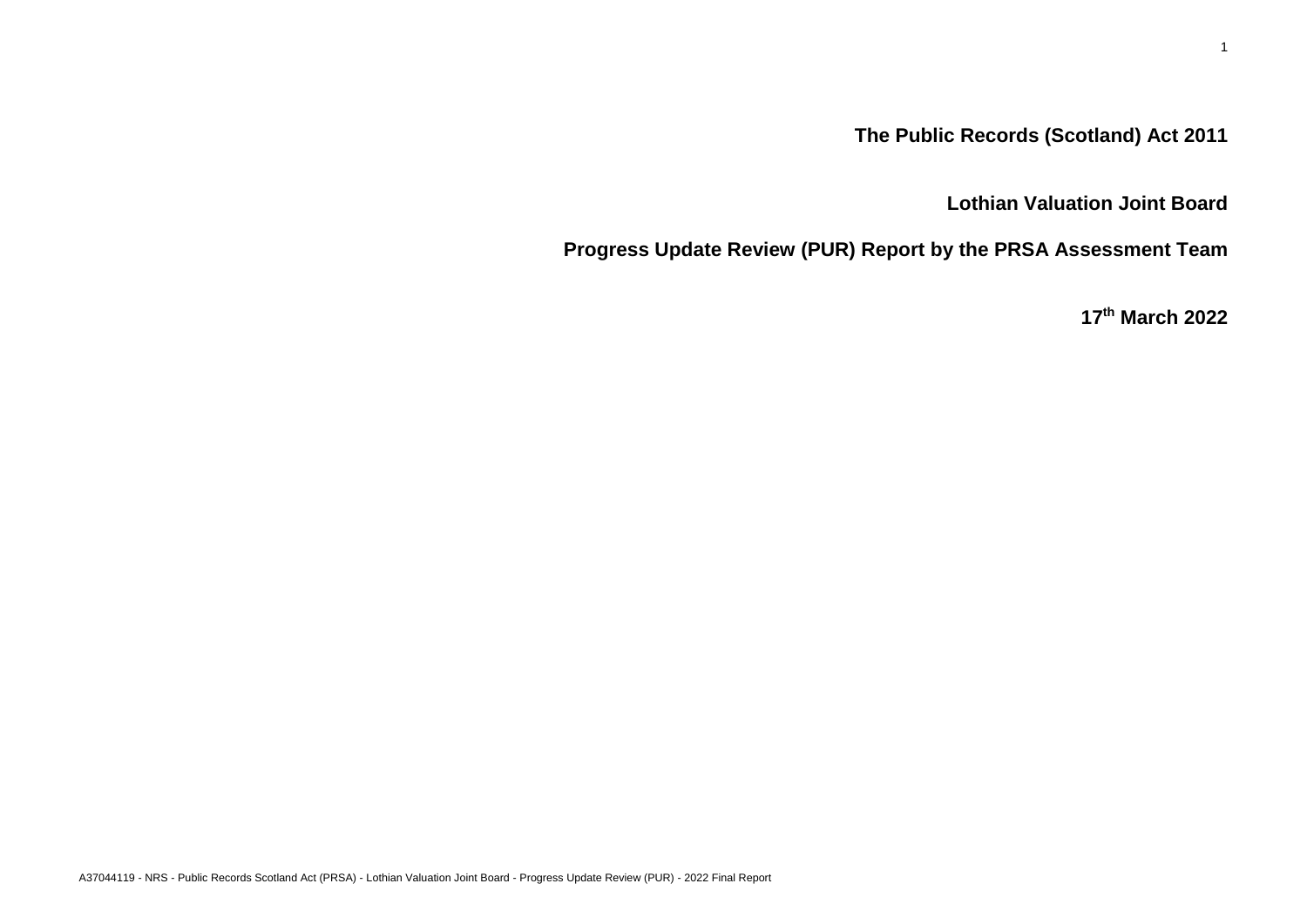2

### **Contents**

| 6. Records Management Plan Elements Checklist and PUR Assessment 6-8 |  |
|----------------------------------------------------------------------|--|
| 7. The Public Records (Scotland) Act Assessment Team's Summary 9     |  |
| 8. The Public Records (Scotland) Act Assessment Team's Evaluation 9  |  |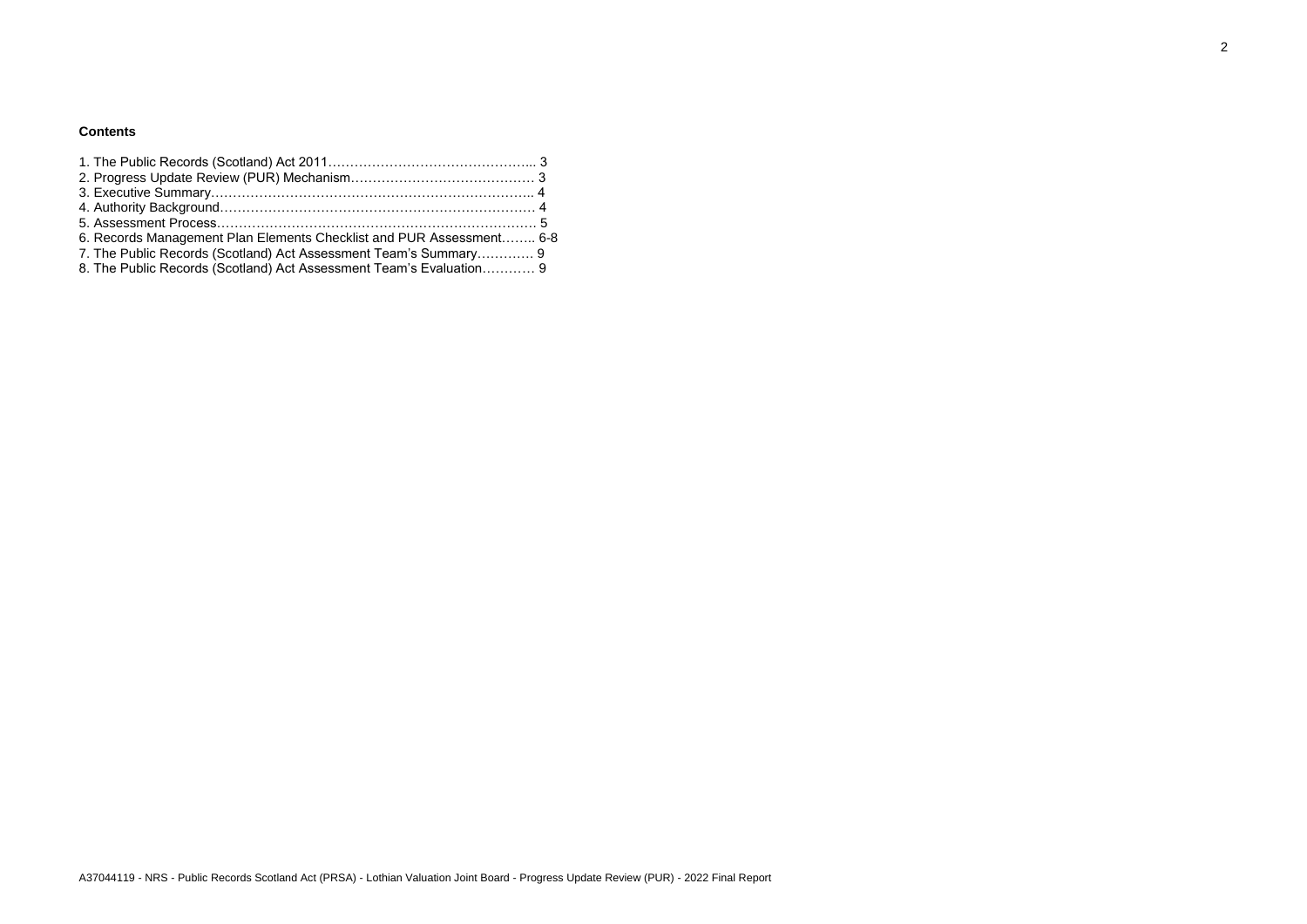#### **1. Public Records (Scotland) Act 2011**

The Public Records (Scotland) Act 2011 (the Act) received Royal Assent on 20 April 2011. It is the first new public records legislation in Scotland since 1937 and came into force on 1 January 2013. Its primary aim is to promote efficient and accountable record keeping by named Scottish public authorities.

The Act has its origins in *The Historical Abuse Systemic Review: Residential Schools and Children's Homes in Scotland 1950-1995* (The Shaw Report) published in 2007. The Shaw Report recorded how its investigations were hampered by poor recordkeeping and found that thousands of records had been created, but were then lost due to an inadequate legislative framework and poor records management. Crucially, it demonstrated how former residents of children's homes were denied access to information about their formative years. The Shaw Report demonstrated that management of records in all formats (paper and electronic) is not just a bureaucratic process, but central to good governance and should not be ignored. A follow-up review of public records legislation by the Keeper of the Records of Scotland (the Keeper) found further evidence of poor records management across the public sector. This resulted in the passage of the Act by the Scottish Parliament in March 2011.

The Act requires a named authority to prepare and implement a records management plan (RMP) which must set out proper arrangements for the management of its records. A plan must clearly describe the way the authority cares for the records that it creates, in any format, whilst carrying out its business activities. The RMP must be agreed with the Keeper and regularly reviewed.

#### **2. Progress Update Review (PUR) Mechanism**

Under section 5(1) & (2) of the Act the Keeper may only require a review of an authority's agreed RMP to be undertaken not earlier than five years after the date on which the authority's RMP was last agreed. Regardless of whether an authority has successfully achieved its goals identified in its RMP or continues to work towards them, the minimum period of five years before the Keeper can require a review of a RMP does not allow for continuous progress to be captured and recognised.

The success of the Act to date is attributable to a large degree to meaningful communication between the Keeper, the Assessment Team, and named public authorities. Consultation with Key Contacts has highlighted the desirability of a mechanism to facilitate regular, constructive dialogue between stakeholders and the Assessment Team. Many authorities have themselves recognised that such regular communication is necessary to keep their agreed plans up to date following inevitable organisational change. Following meetings between authorities and the Assessment Team, a reporting mechanism through which progress and local initiatives can be acknowledged and reviewed by the Assessment Team was proposed. Key Contacts have expressed the hope that through submission of regular updates, the momentum generated by the Act can continue to be sustained at all levels within authorities.

The PUR self-assessment review mechanism was developed in collaboration with stakeholders and was formally announced in the Keeper's Annual Report published on 12 August 2016. The completion of the PUR process enables authorities to be credited for the progress they are effecting and to receive constructive advice concerning on-going developments. Engaging with this mechanism will not only maintain the spirit of the Act by encouraging senior management to recognise the need for good records management practices, but will also help authorities comply with their statutory obligation under section 5(1)(a) of the Act to keep their RMP under review.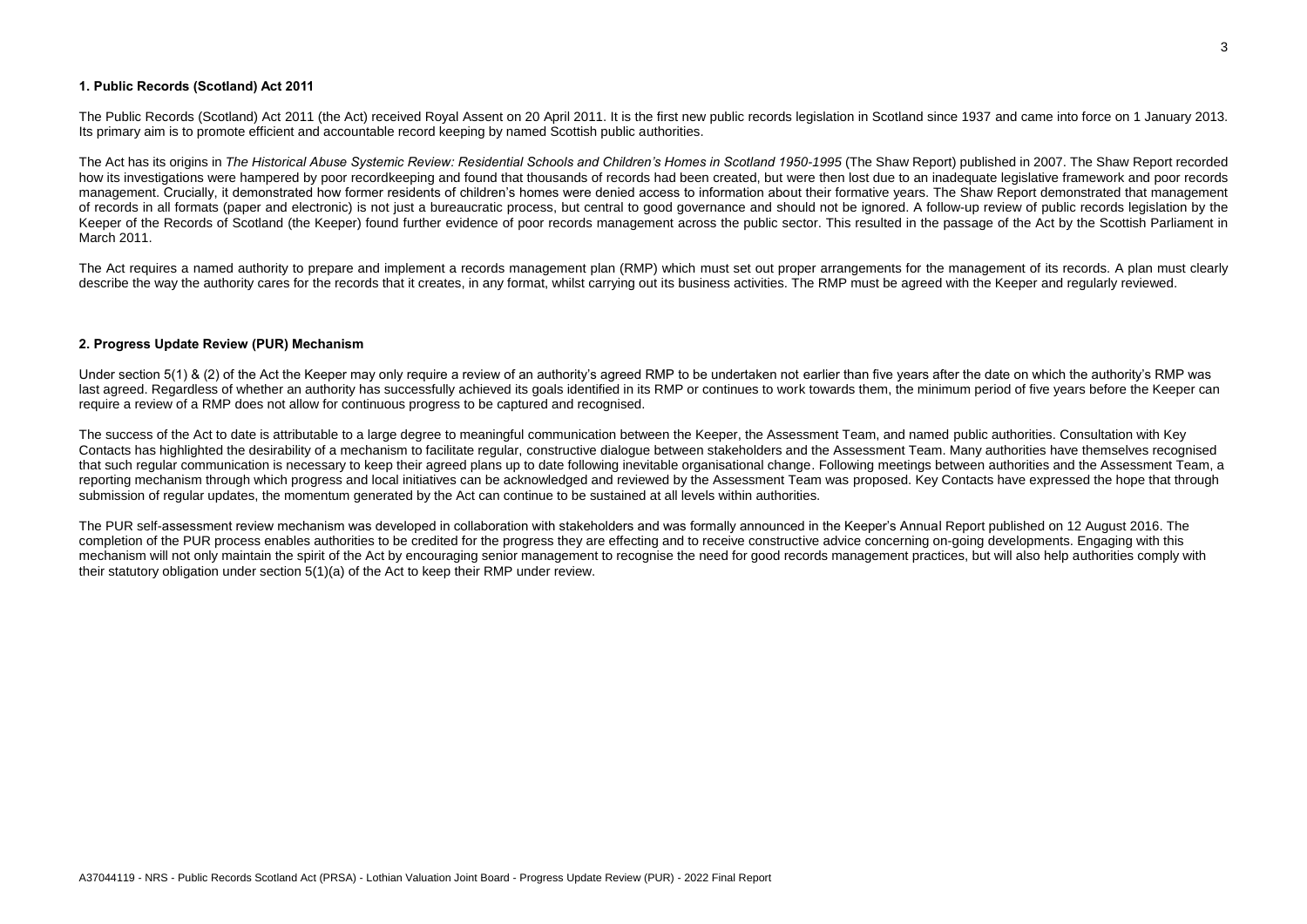This Report sets out the findings of the Public Records (Scotland) Act 2011 (the Act) Assessment Team's consideration of the Progress Update template submitted for Lothian Valuation Joint Board. The outcome of the assessment and relevant feedback can be found under sections  $6 - 8$ .

#### **3. Executive Summary**

#### **4. Authority Background**

Lothian Valuation Joint Board state their mission as:

1. To ensure timeous publication and maintenance of the Valuation Roll.

2. To ensure timeous publication and maintenance of the Council Tax List.

3. To ensure timeous publication and maintenance of the Electoral Register and registration services at elections.

4. To develop, prepare and publish reports to improve customer knowledge and ensure attainment of good Community Focus.

5. To set standards and undertake corporate improvement in Service Delivery Arrangements and review the performance management and planning framework to ensure continuous improvement.

6. To deliver changes and improvements identified under the Transformation Programme and through the ongoing process of Structure and Process review.

7. To review, monitor and maintain organisational Risk Management and Internal Controls to ensure efficient and effective delivery of service.

8. To develop, adopt and review formal documentation and systems to ensure Standards of Conduct are adhered to.

9. To plan and deliver an organisational development strategy considering corporate initiatives to ensure efficiency and quality of service delivery.

10. To engage in key partnership working to ensure the integrated delivery of efficient government.

11. To review, develop and support the Health, Safety, and Wellbeing of all LVJB employees, creating an environment that enhances job satisfaction through investment in staff development, HR policies, systems and leadership

The Board comprises of elected members from each of the four constituent authorities. The membership reflects both the political and geographic characteristics of each of the authorities. The Board has in place an Appeals Sub-Committee, an Appointments Committee and a Joint Consultative Group.

<http://www.lothian-vjb.gov.uk/>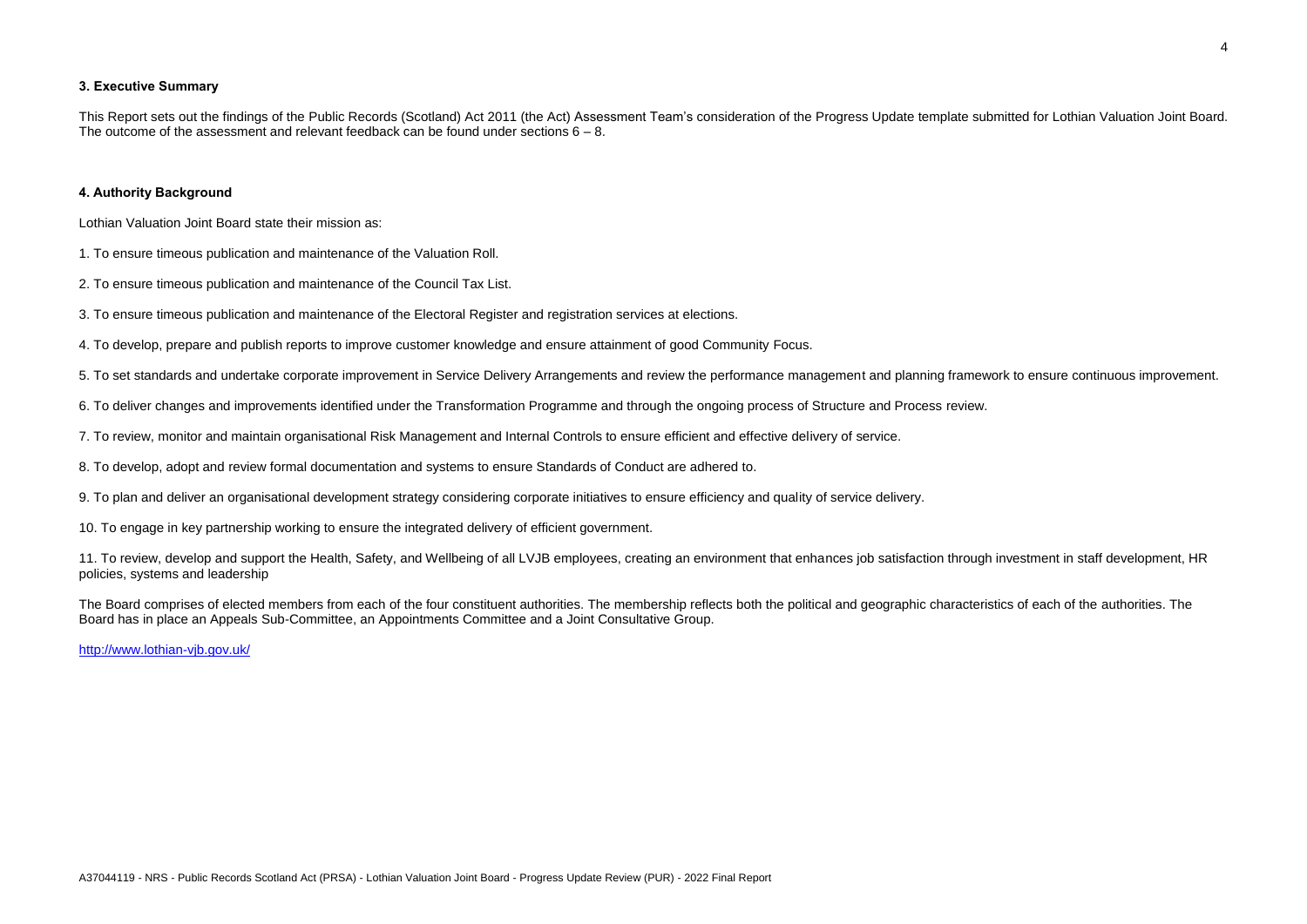#### **5. Assessment Process**

A PUR submission is evaluated by the Act's Assessment Team. The self-assessment process invites authorities to complete a template and send it to the Assessment Team one year after the date of agreement of its RMP and every year thereafter. The self-assessment template highlights where an authority's plan achieved agreement on an improvement basis and invites updates under those 'Amber' elements. However, it also provides an opportunity for authorities not simply to report on progress against improvements, but to comment on any new initiatives, highlight innovations, or record changes to existing arrangements under those elements that had attracted an initial 'Green' score in their original RMP submission.

The assessment report considers statements made by an authority under the elements of its agreed Plan that included improvement models. It reflects any changes and/or progress made towards achieving full compliance in those areas where agreement under improvement was made in the Keeper's Assessment Report of their RMP. The PUR assessment report also considers statements of further progress made in elements already compliant under the Act.

Engagement with the PUR mechanism for assessment cannot alter the Keeper's Assessment Report of an authority's agreed RMP or any RAG assessment within it. Instead the PUR Final Report records the Assessment Team's evaluation of the submission and its opinion on the progress being made by the authority since agreeing its RMP. The team's assessment provides an informal indication of what marking an authority could expect should it submit a revised RMP to the Keeper under the Act, although such assessment is made without prejudice to the Keeper's right to adopt a different marking at that stage.

#### **Key:**

| G | The Assessment<br>Team agrees this<br>element of an<br>authority's plan. | A | The Assessment Team agrees<br>this element of an authority's<br>progress update submission as<br>an 'improvement model'. This<br>means that they are convinced of<br>the authority's commitment to<br>closing a gap in provision. They<br>will request that they are updated<br>as work on this element<br>progresses. | R | There is a serious gap in provision<br>for this element with no clear<br>explanation of how this will be<br>addressed. The Assessment Team<br>may choose to notify the Keeper on<br>this basis. |
|---|--------------------------------------------------------------------------|---|------------------------------------------------------------------------------------------------------------------------------------------------------------------------------------------------------------------------------------------------------------------------------------------------------------------------|---|-------------------------------------------------------------------------------------------------------------------------------------------------------------------------------------------------|
|---|--------------------------------------------------------------------------|---|------------------------------------------------------------------------------------------------------------------------------------------------------------------------------------------------------------------------------------------------------------------------------------------------------------------------|---|-------------------------------------------------------------------------------------------------------------------------------------------------------------------------------------------------|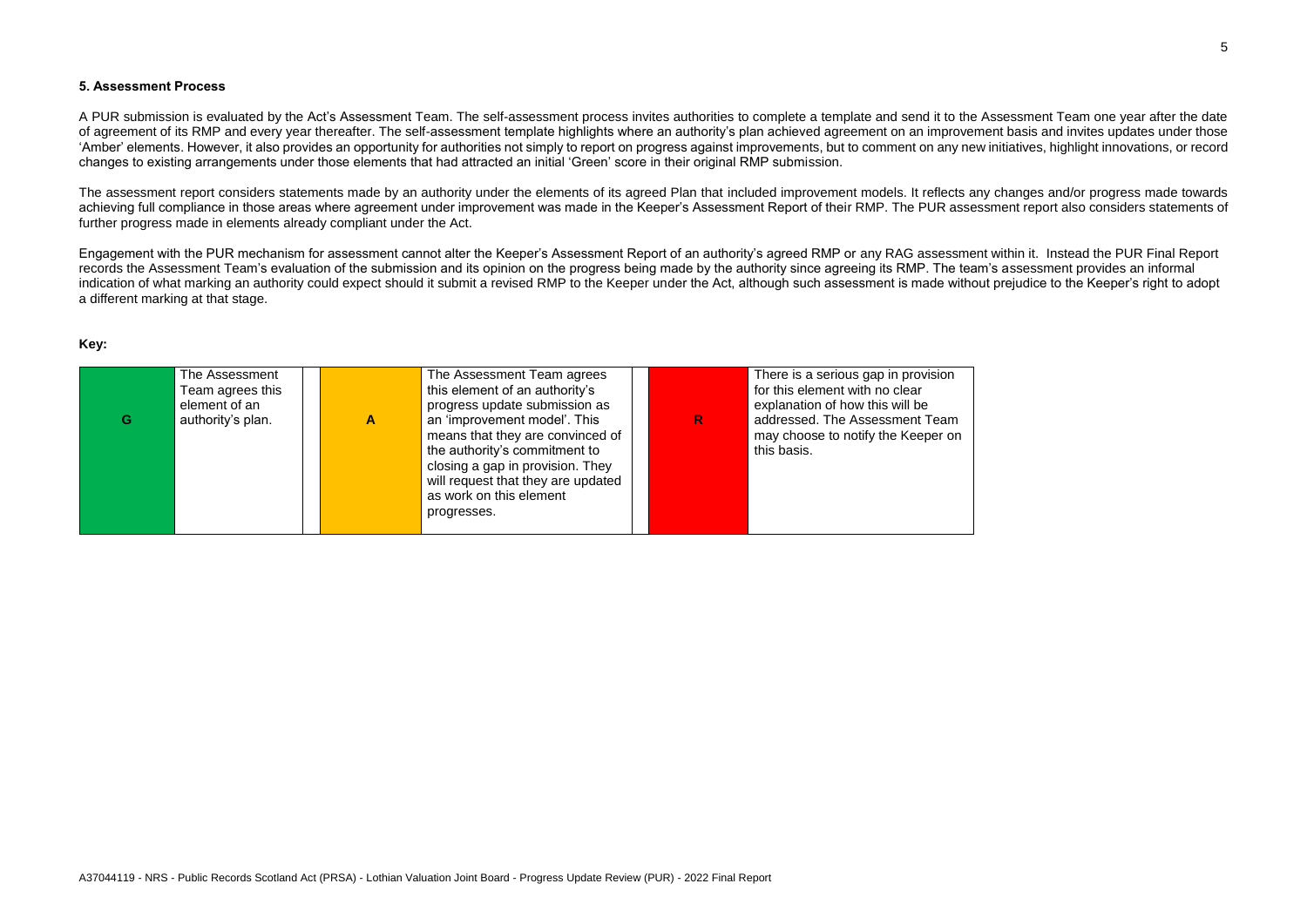## **6. Progress Update Review (PUR) Template: Lothian Valuation Joint Board**

| <b>Element</b>                 | <b>Status</b><br>under<br>agreed<br>Plan<br>31MAR16 | <b>Progress</b><br>status<br>04JUN20 | <b>Progress</b><br>status<br><b>17MAR22</b> | <b>Keeper's Report Comments on</b><br><b>Authority's Plan</b><br>31MAR16 | <b>Self-assessment Update</b><br><b>20MAY20</b>                                                                      | <b>Progress Review Comment</b><br>04JUN20                                                                     | Self-assessment<br><b>Update as submitted</b><br>by the Authority since<br>04JUN20                                                                                                                                                                           | <b>Progress Review</b><br><b>Comment</b><br><b>17MAR22</b>                                                                                                                                                                                                     |
|--------------------------------|-----------------------------------------------------|--------------------------------------|---------------------------------------------|--------------------------------------------------------------------------|----------------------------------------------------------------------------------------------------------------------|---------------------------------------------------------------------------------------------------------------|--------------------------------------------------------------------------------------------------------------------------------------------------------------------------------------------------------------------------------------------------------------|----------------------------------------------------------------------------------------------------------------------------------------------------------------------------------------------------------------------------------------------------------------|
| 1. Senior Officer              | G.                                                  | G                                    | G.                                          | Update required on any change.                                           | No change at the moment<br>although, for information, the<br>Assessor is due to retire in<br>September of this year. | The Keeper's Assessment Team thanks<br>Lothian Valuation Joint Board for this update<br>which has been noted. | Gary Elliott has been<br>appointed as Interim<br>Assessor and ERO. A<br>recruitment drive for a<br>permanent Assessor is<br>due this summer with<br>appointment in Sept<br>2021.<br>Update 12 March 2022:<br>Gary Elliott has been<br>appointed as Assessor. | The Keeper's<br>Assessment Team is<br>grateful for this update<br>on the appointment of<br>the new Assessor.                                                                                                                                                   |
| 2. Records<br>Manager          | G.                                                  | G                                    | G.                                          | Update required on any change.                                           | No change.                                                                                                           | No immediate action required. Update<br>required on any future change.                                        | No change.                                                                                                                                                                                                                                                   | Update required on any<br>change.                                                                                                                                                                                                                              |
| 3. Policy                      | G.                                                  | G                                    | G.                                          | Update required on any change.                                           | No change.                                                                                                           | No immediate action required. Update<br>required on any future change.                                        | Updated to reflect<br>staffing changes.                                                                                                                                                                                                                      | Thank you for letting<br>the Assessment Team<br>know that Records<br>Management policy<br>statement has been<br>updated to reflect<br>staffing changes. It is<br>important to ensure that<br>it continues to reflect<br>the authority's business<br>functions. |
| 4. Business<br>Classification  | G.                                                  | G                                    | G.                                          | Update required on any change.                                           | No change.                                                                                                           | No immediate action required. Update<br>required on any future change.                                        | No change.                                                                                                                                                                                                                                                   | Update required on any<br>change.                                                                                                                                                                                                                              |
| 5. Retention<br>Schedule       | G.                                                  | G                                    | G.                                          | Update required on any change.                                           | No change.                                                                                                           | No immediate action required. Update<br>required on any future change.                                        | No change.                                                                                                                                                                                                                                                   | Update required on any<br>change.                                                                                                                                                                                                                              |
| 6. Destruction<br>Arrangements | G.                                                  | G                                    | G.                                          | Update required on any change.                                           | No change.                                                                                                           | No immediate action required. Update<br>required on any future change.                                        | No change.                                                                                                                                                                                                                                                   | Update required on any<br>change.                                                                                                                                                                                                                              |
| 7. Archiving and<br>Transfer   | G.                                                  | G                                    | G.                                          | Update required on any change.                                           | No change.                                                                                                           | No immediate action required. Update<br>required on any future change.                                        | No change.                                                                                                                                                                                                                                                   | Update required on any<br>change.                                                                                                                                                                                                                              |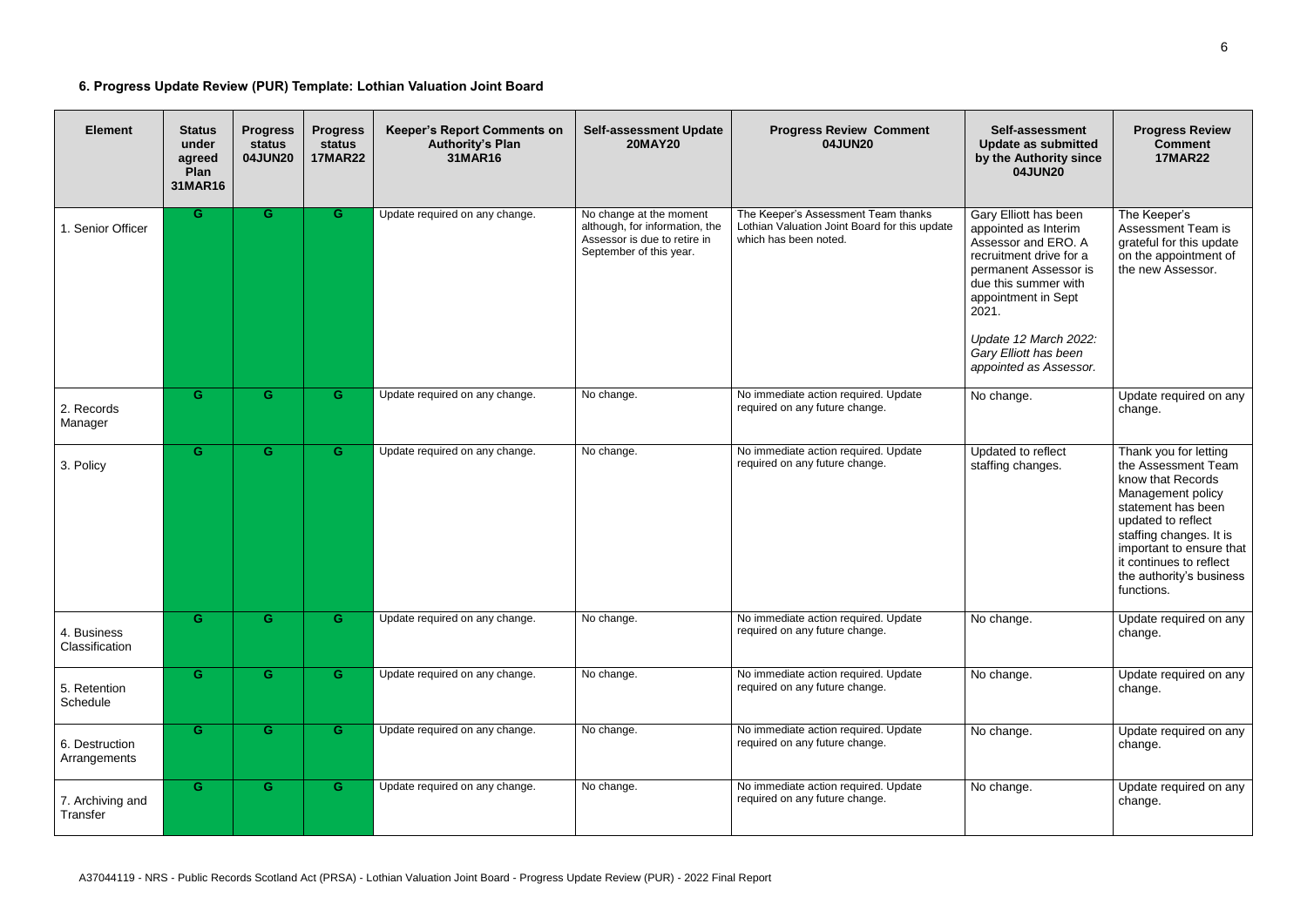| 8. Information<br>Security                             | G  | G            | G. | Update required on any change.                                                                                                                                                                                                                                                                                                                                                                                                                                                                                                                                                                                                                                                                                                                                                                                                                                                                                                                                                                                                                             | No change.                                                                                                                                                                                                                                                                                                                                                                                                                                                                                                       | No immediate action required. Update<br>required on any future change.                                                                                                                                                                                                                                                                                                                                                                                                                                                                                                                                                                                                                                                                                                                                                                                                                                                                                                                                     | No change.                                                                                                                                                                                                                                                                                                                                                                                                                                                                                                                                                                                                                                                                                                                                    | Update required on any<br>change.                                                                                                                                                                                                                                                                                                                                                                                                                                                                                                                                                                                                              |
|--------------------------------------------------------|----|--------------|----|------------------------------------------------------------------------------------------------------------------------------------------------------------------------------------------------------------------------------------------------------------------------------------------------------------------------------------------------------------------------------------------------------------------------------------------------------------------------------------------------------------------------------------------------------------------------------------------------------------------------------------------------------------------------------------------------------------------------------------------------------------------------------------------------------------------------------------------------------------------------------------------------------------------------------------------------------------------------------------------------------------------------------------------------------------|------------------------------------------------------------------------------------------------------------------------------------------------------------------------------------------------------------------------------------------------------------------------------------------------------------------------------------------------------------------------------------------------------------------------------------------------------------------------------------------------------------------|------------------------------------------------------------------------------------------------------------------------------------------------------------------------------------------------------------------------------------------------------------------------------------------------------------------------------------------------------------------------------------------------------------------------------------------------------------------------------------------------------------------------------------------------------------------------------------------------------------------------------------------------------------------------------------------------------------------------------------------------------------------------------------------------------------------------------------------------------------------------------------------------------------------------------------------------------------------------------------------------------------|-----------------------------------------------------------------------------------------------------------------------------------------------------------------------------------------------------------------------------------------------------------------------------------------------------------------------------------------------------------------------------------------------------------------------------------------------------------------------------------------------------------------------------------------------------------------------------------------------------------------------------------------------------------------------------------------------------------------------------------------------|------------------------------------------------------------------------------------------------------------------------------------------------------------------------------------------------------------------------------------------------------------------------------------------------------------------------------------------------------------------------------------------------------------------------------------------------------------------------------------------------------------------------------------------------------------------------------------------------------------------------------------------------|
| 9. Data Protection                                     | G. | G            | G. | Update required on any change.                                                                                                                                                                                                                                                                                                                                                                                                                                                                                                                                                                                                                                                                                                                                                                                                                                                                                                                                                                                                                             | No change.                                                                                                                                                                                                                                                                                                                                                                                                                                                                                                       | No immediate action required. Update<br>required on any future change.                                                                                                                                                                                                                                                                                                                                                                                                                                                                                                                                                                                                                                                                                                                                                                                                                                                                                                                                     | No change.                                                                                                                                                                                                                                                                                                                                                                                                                                                                                                                                                                                                                                                                                                                                    | Update required on any<br>change.                                                                                                                                                                                                                                                                                                                                                                                                                                                                                                                                                                                                              |
| 10. Business<br>Continuity and<br><b>Vital Records</b> | G. | G            | G. | Update required on any change.                                                                                                                                                                                                                                                                                                                                                                                                                                                                                                                                                                                                                                                                                                                                                                                                                                                                                                                                                                                                                             | No change.                                                                                                                                                                                                                                                                                                                                                                                                                                                                                                       | No immediate action required. Update<br>required on any future change.                                                                                                                                                                                                                                                                                                                                                                                                                                                                                                                                                                                                                                                                                                                                                                                                                                                                                                                                     | No change.                                                                                                                                                                                                                                                                                                                                                                                                                                                                                                                                                                                                                                                                                                                                    | Update required on any<br>change.                                                                                                                                                                                                                                                                                                                                                                                                                                                                                                                                                                                                              |
| 11. Audit Trail                                        | A  | $\mathbf{A}$ | A  | The Plan states that electronic<br>records can be tracked by the<br>application in which they were created<br>and that this can be backed up by the<br>imposition of naming conventions and<br>version control. The Keeper notes that<br>the Board is currently working on<br>relevant file naming conventions (Plan<br>page 10). He agrees that this should<br>assist in locating records when<br>necessary. The Records Management<br>Policy also indicates the value of<br>naming conventions and version<br>control (section 3.2)<br>The Keeper can agree this element<br>of the Board's plan under<br>'improvement model' terms. This<br>means that he acknowledges that<br>the Board has identified a gap in<br>provision (version control and<br>naming convention improvements<br>are not yet fully in place). The<br>Keeper recognises that the Board<br>have put processes in place to<br>close this gap (the adoption of<br><b>SharePoint). The Keeper's</b><br>agreement is conditional on his<br>being updated as this project<br>progresses. | We have recently migrated to<br>Office 365 and, as part of<br>that transition, intend to fully<br>review and redesign our<br>SharePoint installation and<br>Intranet setup. The<br>consolidation and transfer of<br>this data is a sizeable task,<br>but will provide further<br>opportunities to improve<br>classification, currency,<br>accessibility and retention<br>procedures. There is no<br>practical timetable for this<br>work at present, but the<br>intention is to commence the<br>project in 2020. | Like many Scottish public authorities, the<br>Board have migrated to Office 365 and are<br>taking this opportunity to make improvements<br>in their SharePoint structure. This will<br>hopefully provide an even more robust<br>system in which to manage the authority's<br>public records.<br>Generally a SharePoint/O365 solution is<br>bound to be incremental and take several<br>years to bed-in properly. The Assessment<br>Team remind the Board of the importance of<br>appropriate polices, governance and staff<br>training in making this major project a<br>success.<br>The Assessment Team looks forward to<br>updates in subsequent PURs.<br>This element remains at Amber while this<br>work is ongoing.<br>LVJB may be interested to note there is an<br>'All things SharePoint/O365 and the Cloud'<br>discussion board facilitated by the PRSA<br>Team at https://khub.net/group/public-<br>records-scotland-act-discussion-group/group<br>forum/-<br>/message_boards/message/314966059. | Notwithstanding the<br>challenges faced by the<br>organisation due to<br>enforced home working<br>by the COVID pandemic,<br>we are pleased to report<br>that our initial Sharepoint<br>migration from our on<br>premises installation to<br>Office 365 is now<br>complete. The next<br>phase of this project<br>involves the assessment<br>and evaluation of<br>Records Management<br>functionality within the<br>new software platform.<br>This will include<br>identifying content as<br>records, creation of a file<br>plan to enable the<br>migration and<br>management of our<br>retention requirements,<br>implementing event<br>based retention rules,<br>undertaking disposition<br>reviews and setting<br>specific rights of access. | The Assessment Team<br>is pleased to hear that<br>the initial SharePoint<br>migration has been<br>completed. It is also<br>reassuring that the<br>authority is giving<br>consideration to the<br>wider records<br>management<br>functionality impacted<br>by this change.<br>It looks like Lothian VJB<br>is well on its way to<br>addressing the<br>changes brought about<br>by the move to O365<br>environment. Whilst a<br>significant step has now<br>been completed, this<br>element will remain at<br>Amber while the wider<br>project is ongoing. We<br>look forward to being<br>updated on further<br>progress in consecutive<br>PURs. |
| 12. Competency<br>Framework                            | G  | G            | G. | Update required on any change.                                                                                                                                                                                                                                                                                                                                                                                                                                                                                                                                                                                                                                                                                                                                                                                                                                                                                                                                                                                                                             | No change.                                                                                                                                                                                                                                                                                                                                                                                                                                                                                                       | No immediate action required. Update<br>required on any future change.                                                                                                                                                                                                                                                                                                                                                                                                                                                                                                                                                                                                                                                                                                                                                                                                                                                                                                                                     | No change.<br>Update 12 March 2022:<br>Four members of staff<br>have undertaken initial<br>training on O365 records<br>management<br>functionality.                                                                                                                                                                                                                                                                                                                                                                                                                                                                                                                                                                                           | The Assessment Team<br>thanks you for this<br>update on O365<br>records management<br>functionality training.<br>This is an important<br>area, and it is<br>reassuring to see<br>Lothian Valuation Joint<br>Board is committing<br>resources to increase                                                                                                                                                                                                                                                                                                                                                                                       |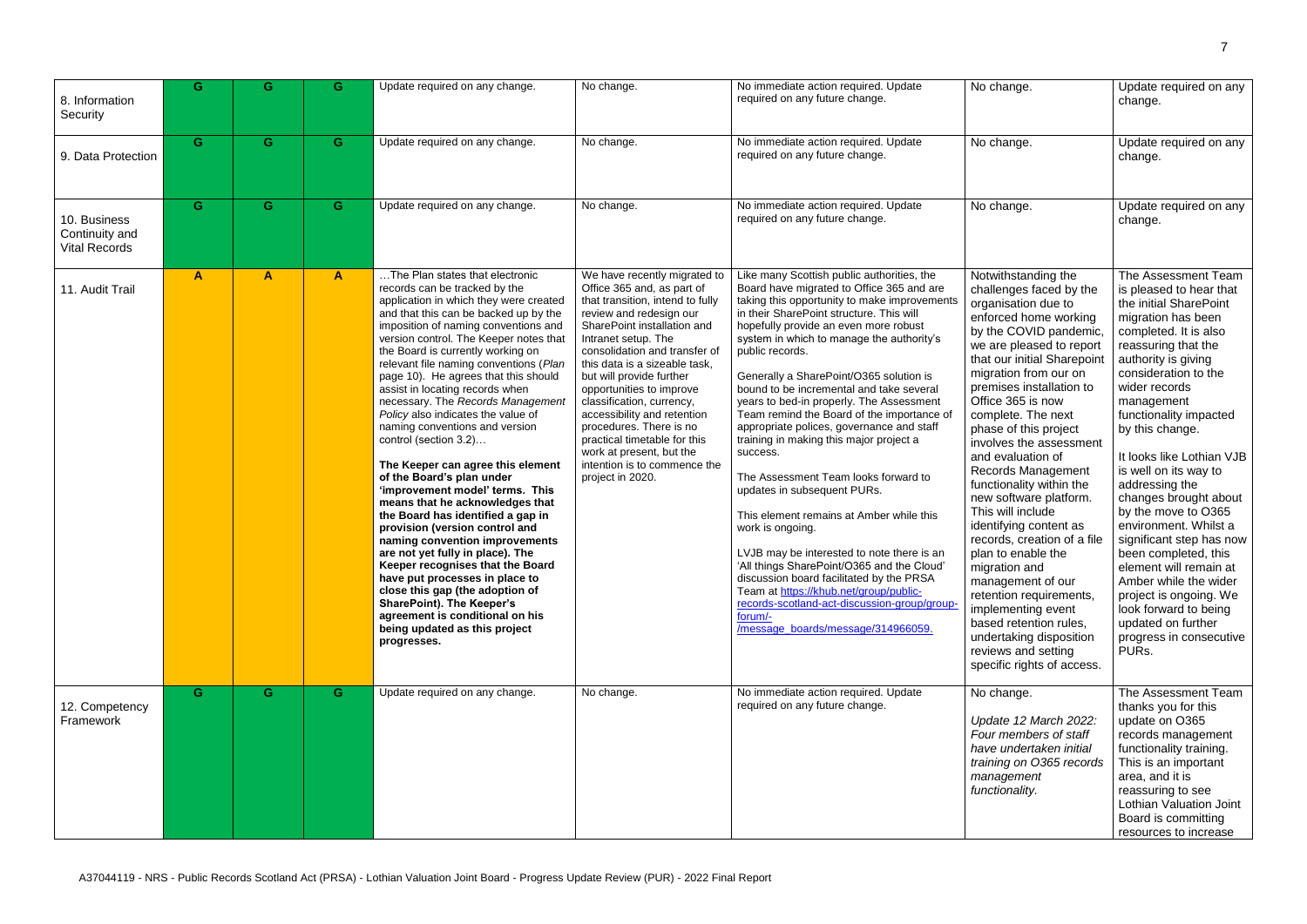|                              |    |    |    |                                |            |                                                                        |            | staff competency -<br>especially as this is a<br>newly-adopted<br>platform.<br>Update required on any<br>change.                                                                                                                                                   |
|------------------------------|----|----|----|--------------------------------|------------|------------------------------------------------------------------------|------------|--------------------------------------------------------------------------------------------------------------------------------------------------------------------------------------------------------------------------------------------------------------------|
| 13. Assessment<br>and Review | G. | G. | G. | Update required on any change. | No change. | No immediate action required. Update<br>required on any future change. | No change. | <b>Lothian Valuation Joint</b><br>Board's continuing<br>engagement with the<br>Progress Update<br>Review is a positive<br>sign of its dedication to<br>continuous assessment<br>of its records<br>management<br>arrangements. Update<br>required on any<br>change. |
| 14. Shared<br>Information    | G. | G. | G  | Update required on any change. | No change. | No immediate action required. Update<br>required on any future change. | No change. | Update required on any<br>change.                                                                                                                                                                                                                                  |